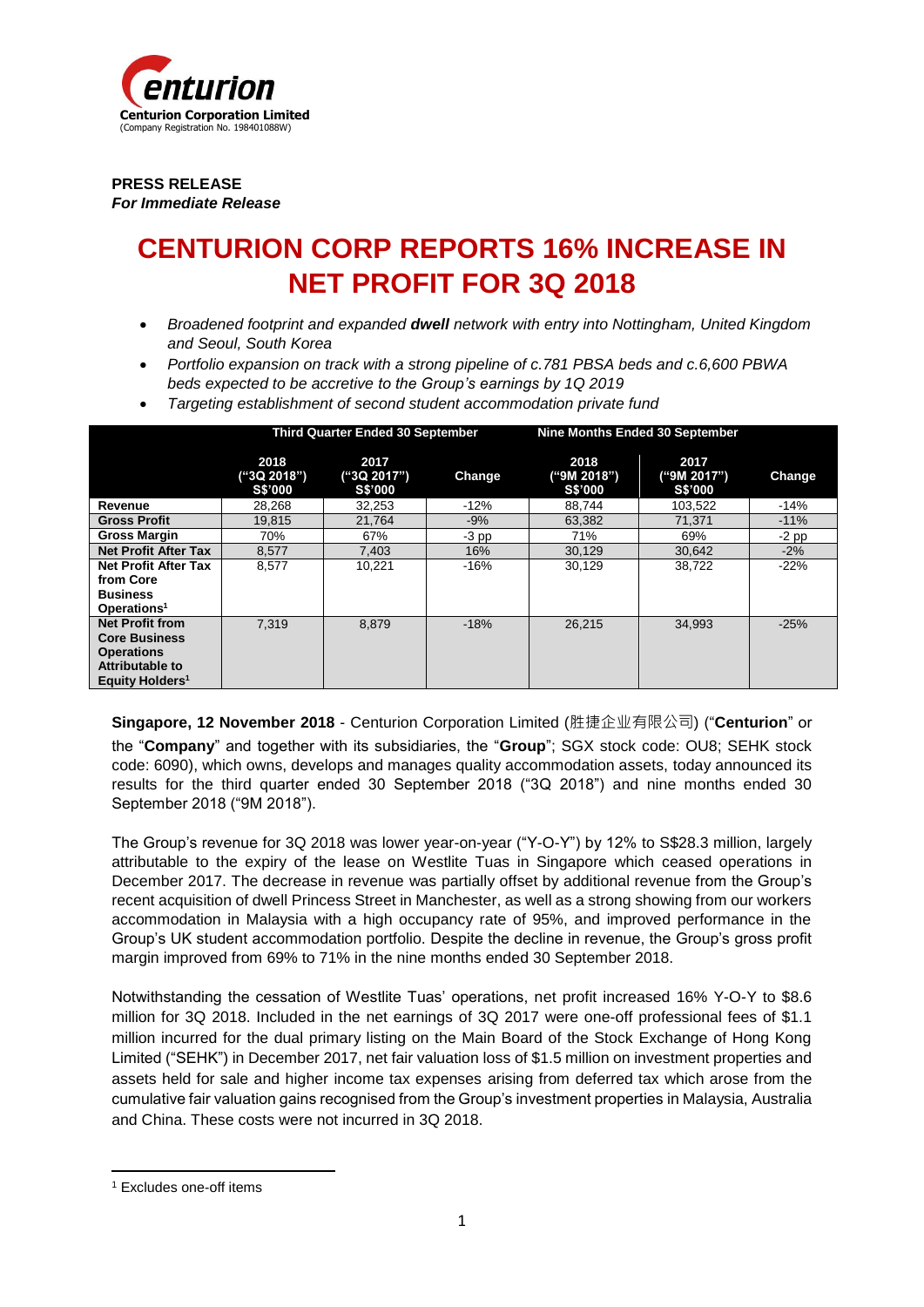

Commenting on the Group's 3Q 2018 results, Mr Kong Chee Min (江志明), CEO of Centurion Corporation said: "Over the next few months, we will see the fruition of our efforts with the addition of more than 7,000 beds into our portfolio. The 6,600-bed PBWA asset in Bukit Minyak is on track for completion in 4Q 2018 and this will allow us to take advantage of the favourable regulatory environment for quality worker housing in Malaysia."

### **Expanding the PBSA portfolio with entry into Nottingham and South Korea**

During the quarter, the Group made progress with broadening its PBSA portfolio across geographies, with the announcements of the proposed acquisitions of two PBSA assets that are strategically located and supported by strong industry fundamentals.

In the United Kingdom ("UK"), the Group announced the proposed acquisition of dwell Castle Gate Haus, a 133-bed student accommodation asset located in Nottingham's city centre and in close proximity to two of the UK's highly regarded universities. This proposed acquisition leverages on the existing undersupply of PBSA assets in Nottingham and will increase the Group's UK portfolio to ten assets.

The quarter was a milestone in the Group's PBSA business, as the acquisition of Benikea Hotel KP in South Korea marked Centurion's entry into North Asia. The property will be repurposed into a 208-bed accommodation within Seoul, which has emerged in recent years to be one of Asia's strongest representatives in the QS Best Student Cities ranking, having placed consistently in the top 10 since 2015.<sup>2</sup>

Both the Benikea Hotel KP and Castle Gate Haus acquisitions have been completed post-third quarter, on 6 November and 9 November 2018 respectively.

### **Driving sustainable and future growth**

With healthy and supportive industry fundamentals in place, the Group will continue to pursue growth through joint ventures and asset light strategies. Following the successful closure of the Group's first private fund last year, the Group seek to build on this growth pillar through the potential establishment of a second student housing private fund with like-minded investors.

Moving forward, the Group will maintain its course on selectively exploring opportunities to grow its accommodation business through targeted expansion in existing and new markets, in addition to potentially diversifying into other specialised accommodation assets.

**-END-**

**<sup>.</sup>** <sup>2</sup> Source: QS Best Student Cities Rankings 2015-2018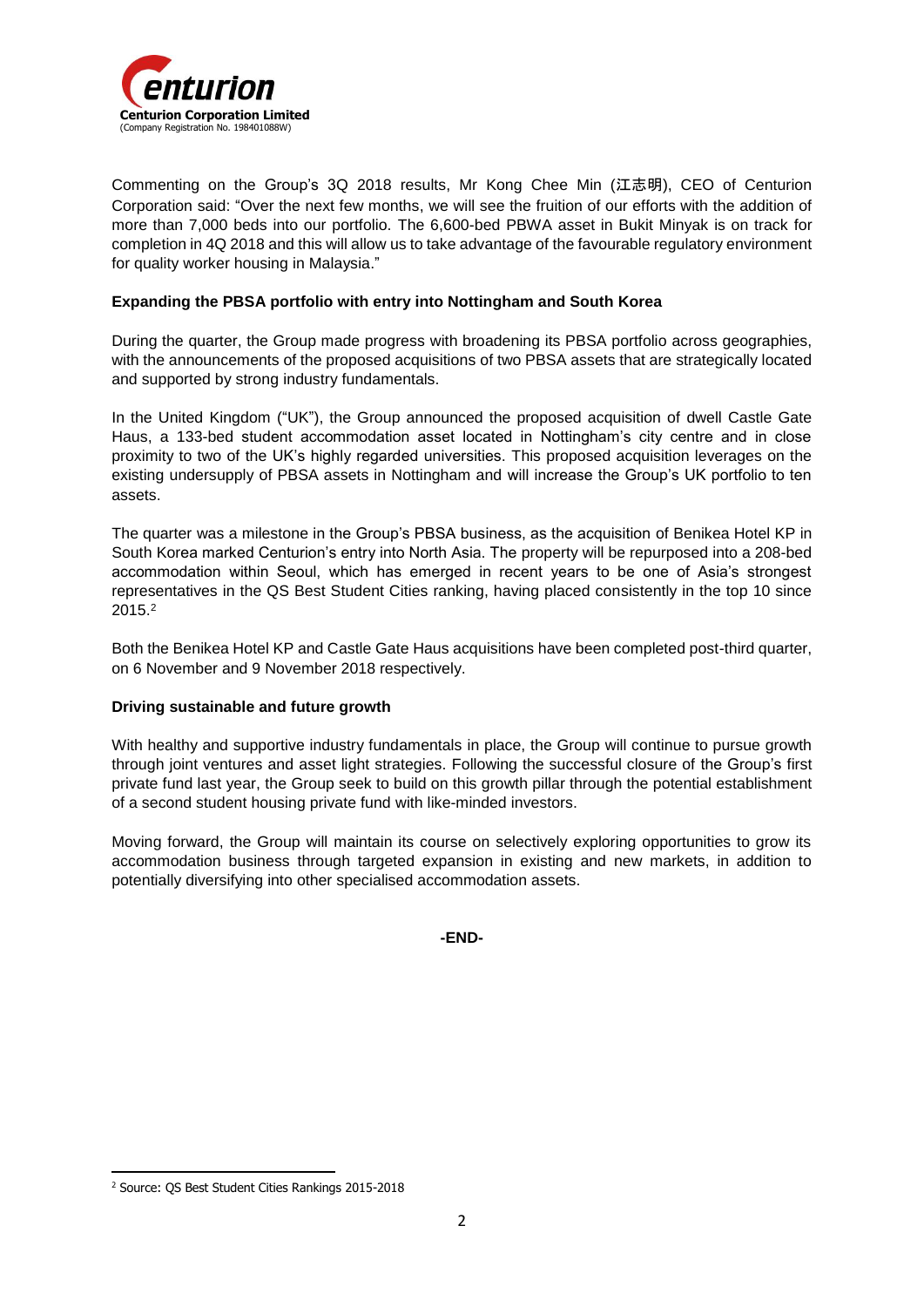

### **About Centurion Corporation Limited**

Centurion Corporation Limited ("Centurion" or the "Company" and together with its subsidiaries, the "Group") owns and manages quality, purpose-built workers accommodation assets in Singapore and Malaysia, and student accommodation assets in Singapore, Australia, the United Kingdom ("UK") and the United States ("US").

The Group owns and manages a strong portfolio of 27 operational accommodation assets totalling c.55,273 beds as at 30 September 2018. With projects currently under development and undergoing asset enhancement works, the Group's portfolio of accommodation assets is expected to grow to c.68,754 beds by FY2020.

With global reach and a clear growth strategy to actively enhance and manage its assets, identify strategic acquisitions and joint ventures, as well as develop customised accommodation management services, Centurion is well-positioned to become a leading provider of quality, purpose-built accommodation.

For more information, please visit [http://www.centurioncorp.com.sg.](http://www.centurioncorp.com.sg/)

#### **Investor and Media Contact**

Investor Enquiries: David Phey / David Oh Investor Relations david.phey[@centurioncorp.com.sg](mailto:david.oh@centurioncorp.com.sg) [david.oh@centurioncorp.com.sg](mailto:david.oh@centurioncorp.com.sg) +65-6745-3288

Media Enquiries: Klareco Communications Grace Thong / Lam Yin Cheung [List-Centurion@klarecocomms.com](mailto:List-Centurion@klarecocomms.com) +65-6333-3449